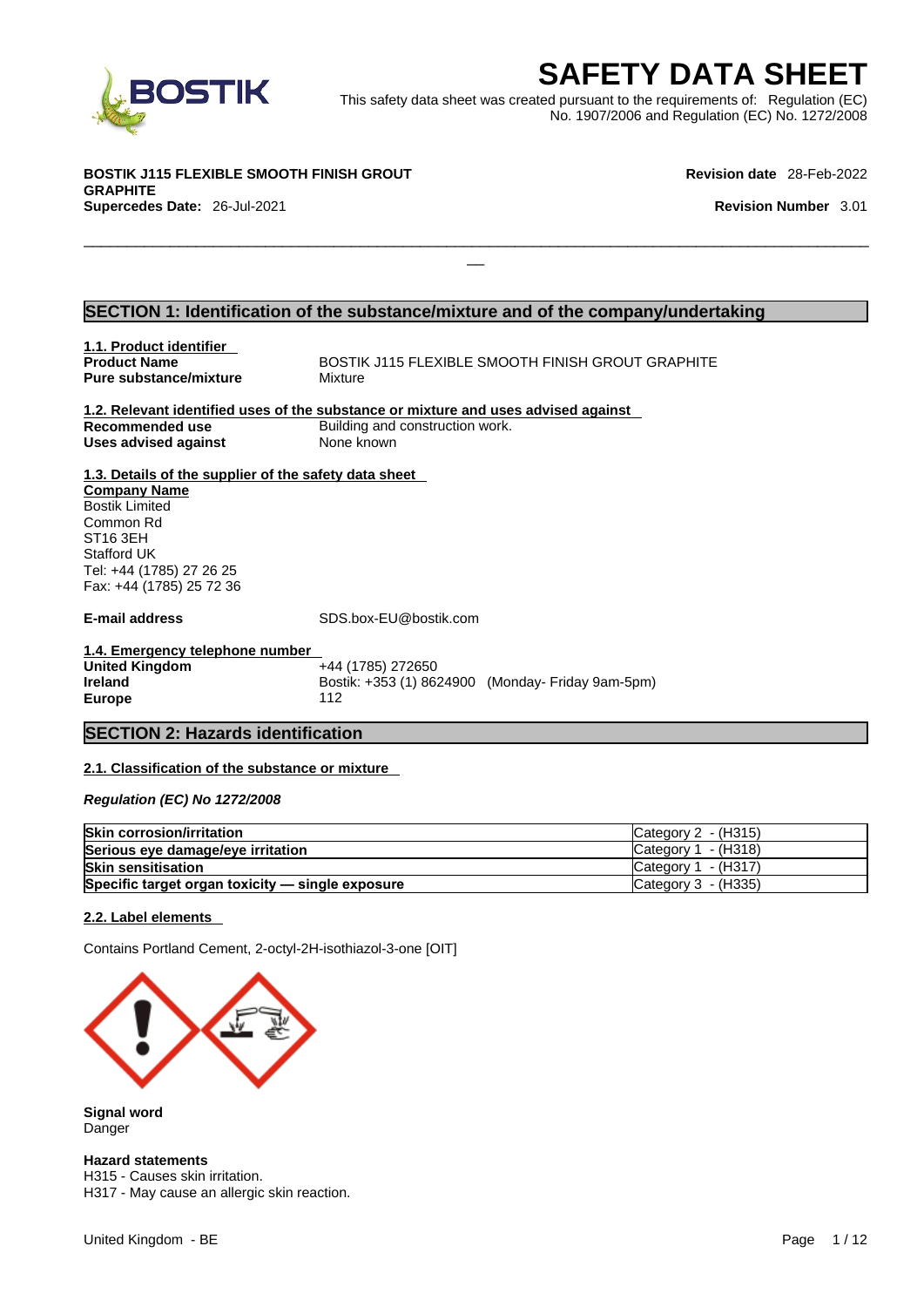$\Box$ 

\_\_ **BOSTIK J115 FLEXIBLE SMOOTH FINISH GROUT GRAPHITE Supercedes Date:** 26-Jul-2021 **Revision Number** 3.01

**Revision date** 28-Feb-2022

H318 - Causes serious eye damage.

H335 - May cause respiratory irritation.

#### **Precautionary Statements - EU (§28, 1272/2008)**

P101 - If medical advice is needed, have product container or label at hand

- P102 Keep out of reach of children
- P260 Do not breathe dust

P271 - Use only outdoors or in a well-ventilated area

P280 - Wear protective gloves and eye/face protection

P302 + P352 - IF ON SKIN: Wash with plenty of water and soap

P305 + P351 + P338 - IF IN EYES: Rinse cautiously with water for several minutes. Remove contact lenses, if present and easy to do. Continue rinsing

P310 - Immediately call a POISON CENTER or doctor

P362 + P364 - Take off contaminated clothing and wash it before reuse

P403 + P233 - Store in a well-ventilated place. Keep container tightly closed

P405 - Store locked up

P501 - Dispose of contents/ container to an approved waste disposal plant

#### **2.3. Other hazards**

When cement reacts with water a strong alkaline solution is produced. Prolonged contact with wet cement or wet concrete may cause serious burns because they develop without pain being felt e.g. when kneeling in wet cement even when wearing trousers. Frequent inhalation of large quantities of cement dust over a long period of time increases the risk of developing lung disease. Product dust may be irritating to eyes, skin and respiratory system. Repeated exposure may cause skin dryness or cracking.

#### **PBT & vPvB**

This mixture contains no substance considered to be persistent, bioaccumulating or toxic (PBT). This mixture contains no substance considered to be very persistent nor very bioaccumulating (vPvB).

#### **SECTION 3: Composition/information on ingredients**

#### **3.1 Substances**

Not applicable

#### **3.2 Mixtures**

| <b>Chemical name</b>                  | <b>EC No</b> | <b>CAS No</b> | Weight-%     | <b>Classification</b><br>according to<br><b>Regulation (EC)</b><br>No. 1272/2008<br>[CLP]        | <b>Specific</b><br>concentration limit<br>(SCL) | <b>REACH</b><br>registration<br>number |
|---------------------------------------|--------------|---------------|--------------|--------------------------------------------------------------------------------------------------|-------------------------------------------------|----------------------------------------|
| Quartz                                | 238-878-4    | 14808-60-7    | $40 - 80$    | $\lambda$                                                                                        | $\blacksquare$                                  | $[4]$                                  |
| <b>Portland Cement</b>                | 266-043-4    | 65997-15-1    | $40 - 80$    | STOT SE 3<br>(H335)<br>Skin Irrit. 2<br>(H315)<br>Eye Dam. 1<br>(H318)<br>Skin Sens. 1<br>(H317) |                                                 | $[5]$                                  |
| 2-octyl-2H-isothiazol-3-o<br>ne [OIT] | 247-761-7    | 26530-20-1    | $0.01 - 0.1$ | Acute Tox. 3<br>(H301)<br>Acute Tox. 3<br>(H311)<br>Acute Tox. 3<br>(H331)                       | $\wedge$                                        |                                        |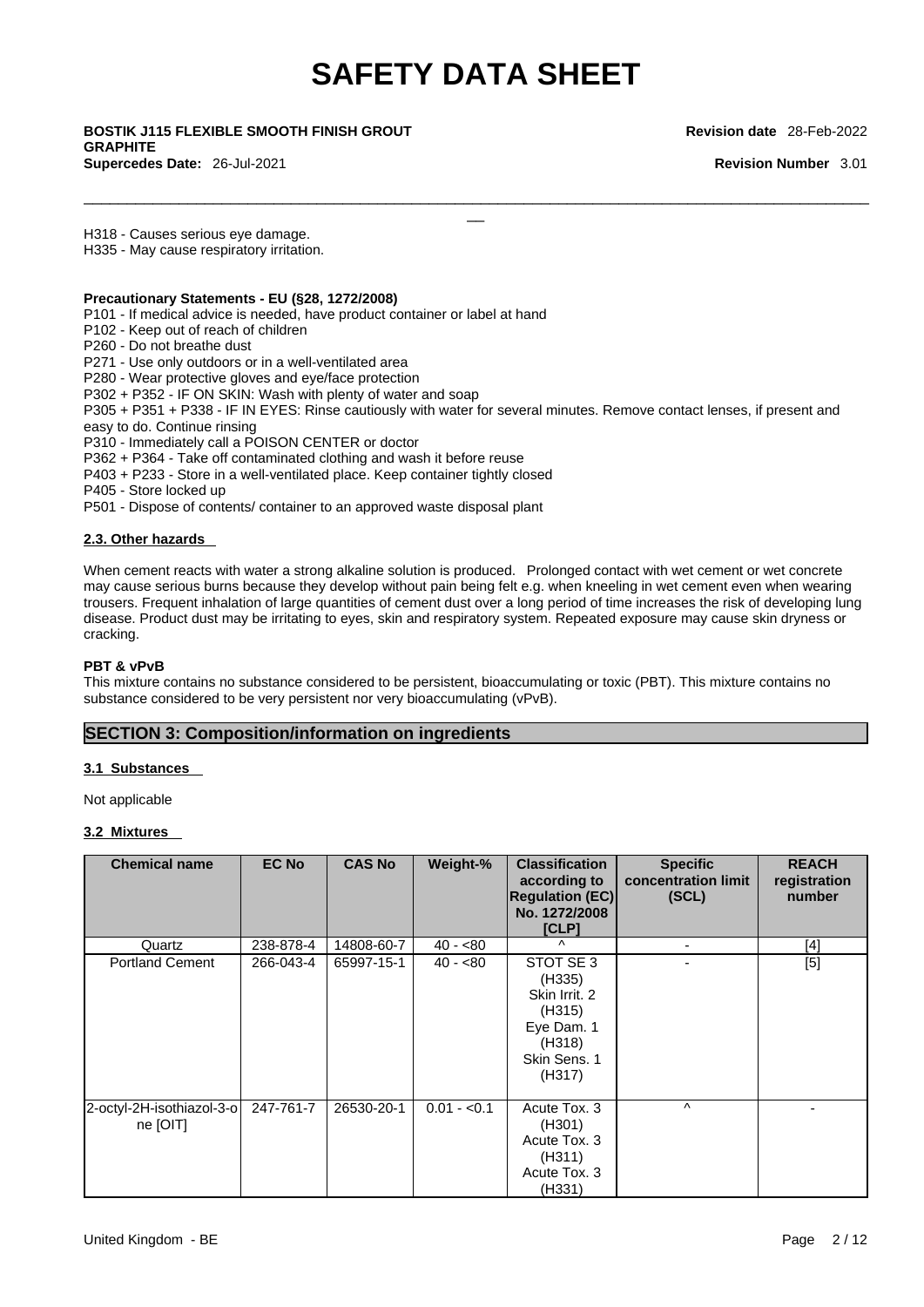$\Box$ 

\_\_ **BOSTIK J115 FLEXIBLE SMOOTH FINISH GROUT GRAPHITE Supercedes Date:** 26-Jul-2021 **Revision Number** 3.01

#### **Revision date** 28-Feb-2022



NOTE [4] - This substance is exempted from registration according to the provisions of Article 2(7)(a) and Annex IV of REACH

NOTE [5] - This substance is exempted from registration according to the provisions of Article  $2(7)(a)$  and Annex V of REACH

#### **Full text of H- and EUH-phrases: see section 16**

Note:  $\wedge$  indicates not classified, however, the substance is listed in section 3 as it has an OEL

This product does not contain candidate substances of very high concern at a concentration >=0.1% (Regulation (EC) No. 1907/2006 (REACH), Article 59)

| <b>SECTION 4: First aid measures</b>   |  |  |
|----------------------------------------|--|--|
| 4.1. Description of first aid measures |  |  |
|                                        |  |  |

| <b>General advice</b>              | If medical advice is needed, have product container or label at hand.                                                                                                                                                                                                                                                                                                                                                                                |  |
|------------------------------------|------------------------------------------------------------------------------------------------------------------------------------------------------------------------------------------------------------------------------------------------------------------------------------------------------------------------------------------------------------------------------------------------------------------------------------------------------|--|
| <b>Inhalation</b>                  | Remove to fresh air. Get medical attention immediately if symptoms occur. IF exposed<br>or concerned: Get medical advice/attention.                                                                                                                                                                                                                                                                                                                  |  |
| Eye contact                        | Do not rub affected area. Immediately flush with plenty of water. After initial flushing,<br>remove any contact lenses and continue flushing for at least 15 minutes. Consult an<br>ophthalmologist.                                                                                                                                                                                                                                                 |  |
| <b>Skin contact</b>                | Brush off loose particles from skin. Remove material from skin immediately. Take off<br>contaminated clothing and wash it before reuse.                                                                                                                                                                                                                                                                                                              |  |
| Ingestion                          | Rinse mouth. Never give anything by mouth to an unconscious person. Do NOT induce<br>vomiting. Call a doctor.                                                                                                                                                                                                                                                                                                                                        |  |
| Self-protection of the first aider | Avoid contact with skin, eyes or clothing. Wear personal protective clothing (see section<br>8).                                                                                                                                                                                                                                                                                                                                                     |  |
|                                    | 4.2. Most important symptoms and effects, both acute and delayed                                                                                                                                                                                                                                                                                                                                                                                     |  |
| <b>Symptoms</b>                    | Burning sensation. Itching. Rashes. Hives. Causes serious eye damage. Irritating to<br>skin. Inhalation of dust in high concentration may cause irritation of respiratory system.<br>When cement reacts with water a strong alkaline solution is produced. Prolonged<br>contact with wet cement or wet concrete may cause serious burns because they develop<br>without pain being felt e.g. when kneeling in wet cement even when wearing trousers. |  |
|                                    | 4.3. Indication of any immediate medical attention and special treatment needed                                                                                                                                                                                                                                                                                                                                                                      |  |
| Note to doctors                    | May cause sensitisation in susceptible persons. Treat symptomatically.                                                                                                                                                                                                                                                                                                                                                                               |  |

#### **SECTION 5: Firefighting measures**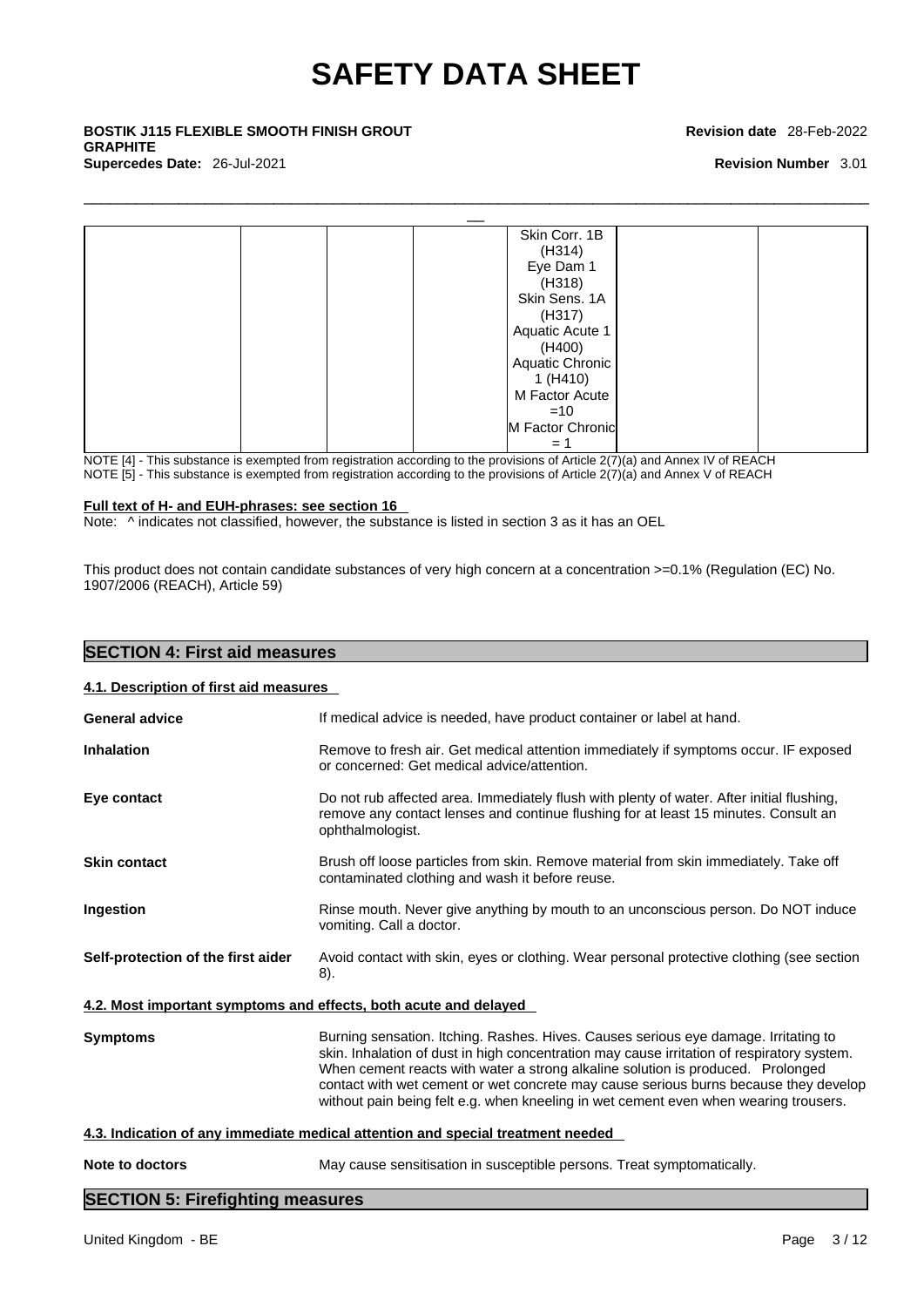**GRAPHITE Supercedes Date:** 26-Jul-2021 **Revision Number** 3.01

**Revision date** 28-Feb-2022

| <b>BOSTIK J115 FLEXIBLE SMOOTH FINISH GROUT</b><br>GRAPHITE | <b>Revision date</b> 28-Feb-2022                                                                                                                                                                                                                             |  |
|-------------------------------------------------------------|--------------------------------------------------------------------------------------------------------------------------------------------------------------------------------------------------------------------------------------------------------------|--|
| Supercedes Date: 26-Jul-2021                                | <b>Revision Number 3.01</b>                                                                                                                                                                                                                                  |  |
|                                                             |                                                                                                                                                                                                                                                              |  |
| 5.1. Extinguishing media                                    |                                                                                                                                                                                                                                                              |  |
| <b>Suitable Extinguishing Media</b>                         | Use extinguishing measures that are appropriate to local circumstances and the<br>surrounding environment.                                                                                                                                                   |  |
| Unsuitable extinguishing media                              | Full water jet.                                                                                                                                                                                                                                              |  |
| 5.2. Special hazards arising from the substance or mixture  |                                                                                                                                                                                                                                                              |  |
| chemical                                                    | Specific hazards arising from the Product is or contains a sensitiser. May cause sensitisation by skin contact.                                                                                                                                              |  |
| <b>Hazardous combustion products</b>                        | Silicon dioxide.                                                                                                                                                                                                                                             |  |
| 5.3. Advice for firefighters                                |                                                                                                                                                                                                                                                              |  |
| precautions for fire-fighters                               | Special protective equipment and Firefighters should wear self-contained breathing apparatus and full firefighting turnout<br>gear. Use personal protection equipment.                                                                                       |  |
| <b>SECTION 6: Accidental release measures</b>               |                                                                                                                                                                                                                                                              |  |
|                                                             | 6.1. Personal precautions, protective equipment and emergency procedures                                                                                                                                                                                     |  |
| <b>Personal precautions</b>                                 | Avoid generation of dust. Do not get in eyes, on skin, or on clothing. Use personal<br>protective equipment as required.                                                                                                                                     |  |
| <b>Other information</b>                                    | Refer to protective measures listed in Sections 7 and 8.                                                                                                                                                                                                     |  |
| For emergency responders                                    | Use personal protection recommended in Section 8.                                                                                                                                                                                                            |  |
| 6.2. Environmental precautions                              |                                                                                                                                                                                                                                                              |  |
| <b>Environmental precautions</b>                            | Prevent product from entering drains. Do not allow to enter into soil/subsoil.                                                                                                                                                                               |  |
| 6.3. Methods and material for containment and cleaning up   |                                                                                                                                                                                                                                                              |  |
| <b>Methods for containment</b>                              | Cover powder spill with plastic sheet or tarp to minimise spreading and keep powder dry.<br>Prevent dust cloud.                                                                                                                                              |  |
| Methods for cleaning up                                     | Do not dry sweep dust. Wet dust with water before sweeping or use a vacuum to collect<br>dust. Use appropriate personal protective equipment (PPE). Carefully shovel or sweep<br>up spilled material and place in suitable container. Avoid generating dust. |  |
| <b>Prevention of secondary hazards</b>                      | Clean contaminated objects and areas thoroughly observing environmental regulations.                                                                                                                                                                         |  |
| 6.4. Reference to other sections                            |                                                                                                                                                                                                                                                              |  |
| <b>Reference to other sections</b>                          | See section 8 for more information. See section 13 for more information.                                                                                                                                                                                     |  |
| <b>SECTION 7: Handling and storage</b>                      |                                                                                                                                                                                                                                                              |  |
| 7.1. Precautions for safe handling                          |                                                                                                                                                                                                                                                              |  |

**Advice on safe handling** Ensure adequate ventilation. Avoid generation of dust. Avoid contact with skin, eyes or clothing. Use personal protection equipment. Take off contaminated clothing and wash it before reuse. **General hygiene considerations** Avoid contact with skin, eyes or clothing. Wear suitable gloves and eye/face protection. Do not eat, drink or smoke when using this product.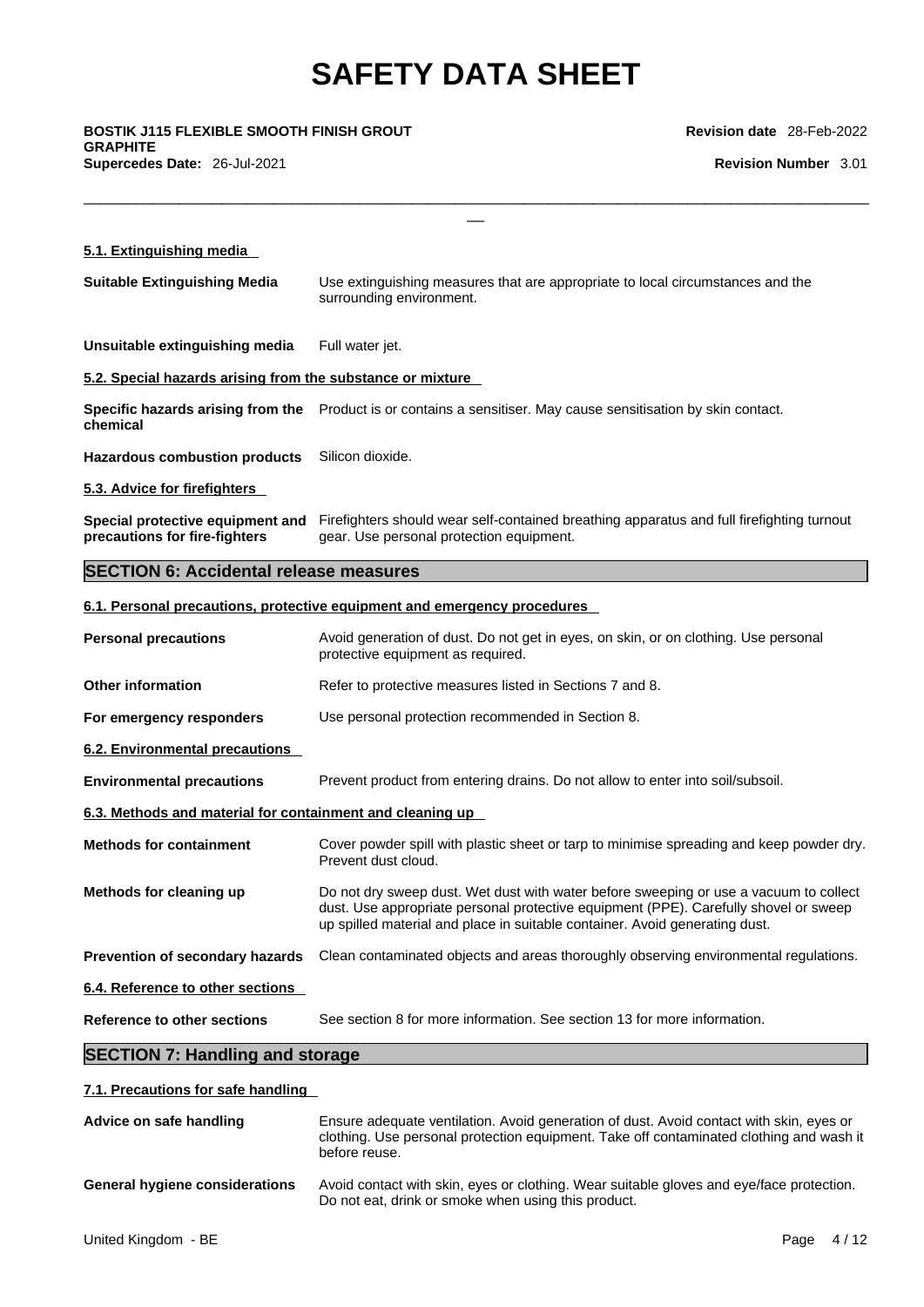$\Box$ 

\_\_ **BOSTIK J115 FLEXIBLE SMOOTH FINISH GROUT GRAPHITE Supercedes Date:** 26-Jul-2021 **Revision Number** 3.01

**Revision date** 28-Feb-2022

### **7.2. Conditions for safe storage, including any incompatibilities Storage Conditions** Keep containers tightly closed in a dry, cool and well-ventilated place. Store locked up. Keep out of the reach of children. Keep the packing dry and well sealed to prevent contamination and absorption of humidity. Protect from moisture. **Recommended storage temperature** Keep at temperatures between 2 and 10 °C. **7.3. Specific end use(s) Specific use(s)** Building and construction work. **Risk Management Methods (RMM)** The information required is contained in this Safety Data Sheet. **Other information** Observe technical data sheet.

#### **SECTION 8: Exposure controls/personal protection**

#### **8.1. Control parameters**

#### **Exposure Limits**

| <b>Chemical name</b>                 | <b>European Union</b>     | <b>United Kingdom</b>                                                                                          |
|--------------------------------------|---------------------------|----------------------------------------------------------------------------------------------------------------|
| Quartz<br>14808-60-7                 | TWA: $0.1 \text{ mg/m}^3$ | TWA: $0.1 \text{ mg/m}^3$                                                                                      |
| <b>Portland Cement</b><br>65997-15-1 |                           | TWA: $10 \text{ mg/m}^3$<br>TWA: $4 \text{ mg/m}^3$<br>STEL: $30 \text{ mg/m}^3$<br>STEL: $12 \text{ mg/m}^3$  |
| Dust<br>RR-12364-8                   |                           | TWA: $10 \text{ mg/m}^3$<br>TWA: 4 mg/m <sup>3</sup><br>STEL: $30 \text{ mg/m}^3$<br>STEL: $12 \text{ mg/m}^3$ |

**Derived No Effect Level (DNEL)** No information available

**Predicted No Effect Concentration** No information available. **(PNEC)** 

| 8.2. Exposure controls        |                                                                                                                                                                                                                                                                                                                                                                                                    |
|-------------------------------|----------------------------------------------------------------------------------------------------------------------------------------------------------------------------------------------------------------------------------------------------------------------------------------------------------------------------------------------------------------------------------------------------|
| <b>Engineering controls</b>   | Ensure adequate ventilation, especially in confined areas. Vapours/aerosols must be<br>exhausted directly at the point of origin.                                                                                                                                                                                                                                                                  |
| Personal protective equipment |                                                                                                                                                                                                                                                                                                                                                                                                    |
| <b>Eye/face protection</b>    | Wear safety glasses with side shields (or goggles). Use eye protection according to EN<br>166, designed to protect against powders and dusts.                                                                                                                                                                                                                                                      |
| <b>Hand protection</b>        | For operations where prolonged or repeated skin contact may occur, impervious gloves<br>should be worn. Gloves made of plastic or rubber. Gloves should be replaced regularly<br>and if there is any sign of damage to the glove material. Gloves must conform to<br>standard EN 374. The breakthrough time of the gloves depends on the material and the<br>thickness as well as the temperature. |
| Skin and body protection      | Suitable protective clothing. Gloves made of plastic or rubber. Avoid contact with skin,<br>eyes or clothing. Wear appropriate personal protective clothing to prevent skin contact.                                                                                                                                                                                                               |
| <b>Respiratory protection</b> | No protective equipment is needed under normal use conditions. If exposure limits are<br>exceeded or irritation is experienced, ventilation and evacuation may be required. Avoid                                                                                                                                                                                                                  |
| United Kingdom - BE           | 5/12<br>Page                                                                                                                                                                                                                                                                                                                                                                                       |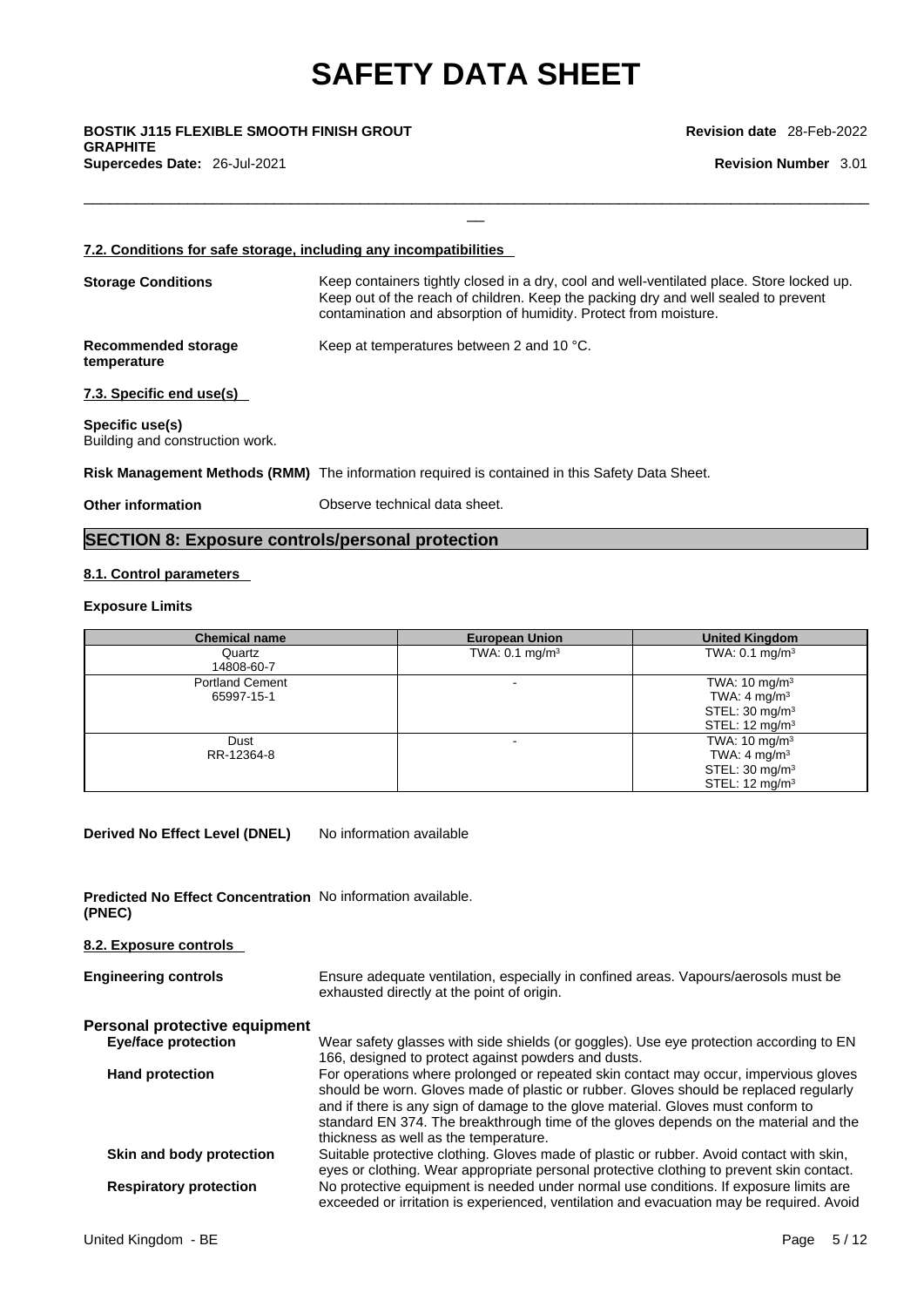\_\_ **BOSTIK J115 FLEXIBLE SMOOTH FINISH GROUT GRAPHITE Supercedes Date:** 26-Jul-2021 **Revision Number** 3.01

**Revision date** 28-Feb-2022

| <b>Recommended filter type:</b> | generation of dust. Possible nuisance dust.<br>black, with filter for particulates. Wear a respirator conforming to EN 140 with Type<br>P2/P3 filter or better. |
|---------------------------------|-----------------------------------------------------------------------------------------------------------------------------------------------------------------|

**Environmental exposure controls** Do not allow into any sewer, on the ground or into any body of water.

 $\Box$ 

#### **SECTION 9: Physical and chemical properties**

#### **9.1. Information on basic physical and chemical properties**

| <b>Physical state</b><br>Appearance<br><b>Colour</b><br>Odour      | Solid<br>Powder<br>Dark Grey<br>No information available |                  |
|--------------------------------------------------------------------|----------------------------------------------------------|------------------|
| <b>Odour threshold</b>                                             | No information available                                 |                  |
| <b>Property</b>                                                    | <b>Values</b>                                            | Remarks • Method |
| рH                                                                 | No data available                                        |                  |
| pH (as aqueous solution)                                           | >11                                                      |                  |
| Melting point / freezing point                                     | Not applicable .<br>°C                                   |                  |
| Initial boiling point and boiling                                  | Not applicable<br>°C<br>$\overline{a}$                   |                  |
| range                                                              |                                                          |                  |
| <b>Flash point</b>                                                 | Not applicable . °C                                      |                  |
| <b>Evaporation rate</b>                                            | Not applicable .                                         |                  |
| Flammability                                                       | No data available                                        |                  |
| <b>Flammability Limit in Air</b>                                   |                                                          |                  |
| Upper flammability or explosive No data available<br>limits        |                                                          |                  |
| Lower flammability or explosive No data available<br><b>limits</b> |                                                          |                  |
| Vapour pressure                                                    | No data available                                        |                  |
| <b>Relative vapour density</b>                                     | No data available                                        |                  |
| <b>Relative density</b>                                            | No data available                                        |                  |
| <b>Water solubility</b>                                            | Cement based products react and                          |                  |
|                                                                    | solidify in contact with water                           |                  |
| Solubility(ies)                                                    | No data available                                        |                  |
| <b>Partition coefficient</b>                                       | No data available                                        |                  |
| <b>Autoignition temperature</b>                                    | No data available                                        |                  |
| <b>Decomposition temperature</b>                                   | No data available                                        |                  |
| <b>Kinematic viscosity</b>                                         | Not applicable .                                         |                  |
| <b>Dynamic viscosity</b>                                           | Not applicable.                                          |                  |
| <b>Explosive properties</b>                                        | No data available                                        |                  |
| <b>Oxidising properties</b>                                        | No data available                                        |                  |
| 9.2. Other information                                             |                                                          |                  |
| Solid content (%)                                                  | 100                                                      |                  |
| <b>Softening Point</b>                                             | Not relevant                                             |                  |
| <b>VOC Content (%)</b>                                             |                                                          |                  |
| <b>Liquid Density</b>                                              | $1.8$ g/ml                                               |                  |
| <b>Bulk density</b>                                                | 1.3<br>50-700 µm                                         |                  |

#### **SECTION 10: Stability and reactivity**

**10.1. Reactivity** 

**Reactivity Product cures with moisture.** 

#### **10.2. Chemical stability**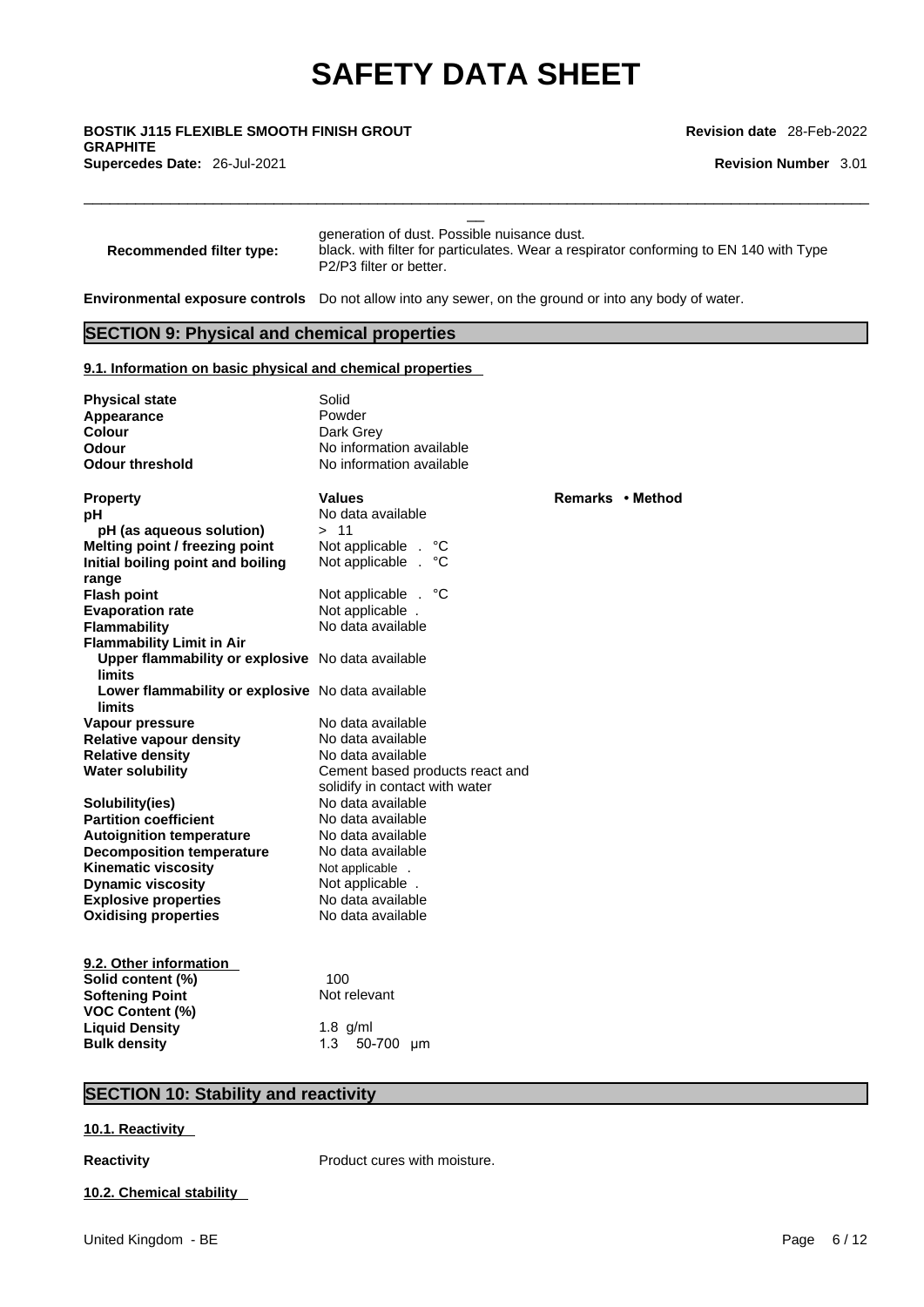$\Box$ 

\_\_ **BOSTIK J115 FLEXIBLE SMOOTH FINISH GROUT GRAPHITE Supercedes Date:** 26-Jul-2021 **Revision Number** 3.01

**Revision date** 28-Feb-2022

| <b>Stability</b>                                                 | Keep away from Incompatible materials. Stable under recommended storage conditions.                                                                                                                                                                       |  |  |  |  |  |
|------------------------------------------------------------------|-----------------------------------------------------------------------------------------------------------------------------------------------------------------------------------------------------------------------------------------------------------|--|--|--|--|--|
| <b>Explosion data</b>                                            |                                                                                                                                                                                                                                                           |  |  |  |  |  |
| Sensitivity to mechanical                                        | None.                                                                                                                                                                                                                                                     |  |  |  |  |  |
| impact<br>Sensitivity to static discharge                        | None.                                                                                                                                                                                                                                                     |  |  |  |  |  |
| 10.3. Possibility of hazardous reactions                         |                                                                                                                                                                                                                                                           |  |  |  |  |  |
| Possibility of hazardous reactions None under normal processing. |                                                                                                                                                                                                                                                           |  |  |  |  |  |
| 10.4. Conditions to avoid                                        |                                                                                                                                                                                                                                                           |  |  |  |  |  |
| <b>Conditions to avoid</b>                                       | Product cures with moisture. Protect from moisture.                                                                                                                                                                                                       |  |  |  |  |  |
| 10.5. Incompatible materials                                     |                                                                                                                                                                                                                                                           |  |  |  |  |  |
| Incompatible materials                                           | Strong acids. Strong bases. Strong oxidising agents. Acids. Aluminium.                                                                                                                                                                                    |  |  |  |  |  |
| 10.6. Hazardous decomposition products                           |                                                                                                                                                                                                                                                           |  |  |  |  |  |
| <b>Hazardous decomposition</b><br>products                       | None under normal use conditions. Stable under recommended storage conditions.                                                                                                                                                                            |  |  |  |  |  |
| <b>SECTION 11: Toxicological information</b>                     |                                                                                                                                                                                                                                                           |  |  |  |  |  |
| 11.1. Information on toxicological effects                       |                                                                                                                                                                                                                                                           |  |  |  |  |  |
| Information on likely routes of exposure                         |                                                                                                                                                                                                                                                           |  |  |  |  |  |
| <b>Product Information</b>                                       |                                                                                                                                                                                                                                                           |  |  |  |  |  |
| <b>Inhalation</b>                                                | Specific test data for the substance or mixture is not available. May cause irritation of<br>respiratory tract.                                                                                                                                           |  |  |  |  |  |
| Eye contact                                                      | Specific test data for the substance or mixture is not available. Causes serious eye<br>damage. May cause irreversible damage to eyes.                                                                                                                    |  |  |  |  |  |
| <b>Skin contact</b>                                              | Specific test data for the substance or mixture is not available. May cause sensitisation<br>by skin contact. Repeated or prolonged skin contact may cause allergic reactions with<br>susceptible persons. (based on components). Causes skin irritation. |  |  |  |  |  |
| Ingestion                                                        | Specific test data for the substance or mixture is not available. Ingestion may cause<br>gastrointestinal irritation, nausea, vomiting and diarrhoea.                                                                                                     |  |  |  |  |  |
|                                                                  | Symptoms related to the physical, chemical and toxicological characteristics                                                                                                                                                                              |  |  |  |  |  |
| <b>Symptoms</b>                                                  | Redness. Burning. May cause blindness. Itching. Rashes. Hives. May cause redness<br>and tearing of the eyes.                                                                                                                                              |  |  |  |  |  |
| <b>Numerical measures of toxicity</b>                            |                                                                                                                                                                                                                                                           |  |  |  |  |  |
| Acute toxicity                                                   |                                                                                                                                                                                                                                                           |  |  |  |  |  |

**Acute toxicity** 

#### **Component Information**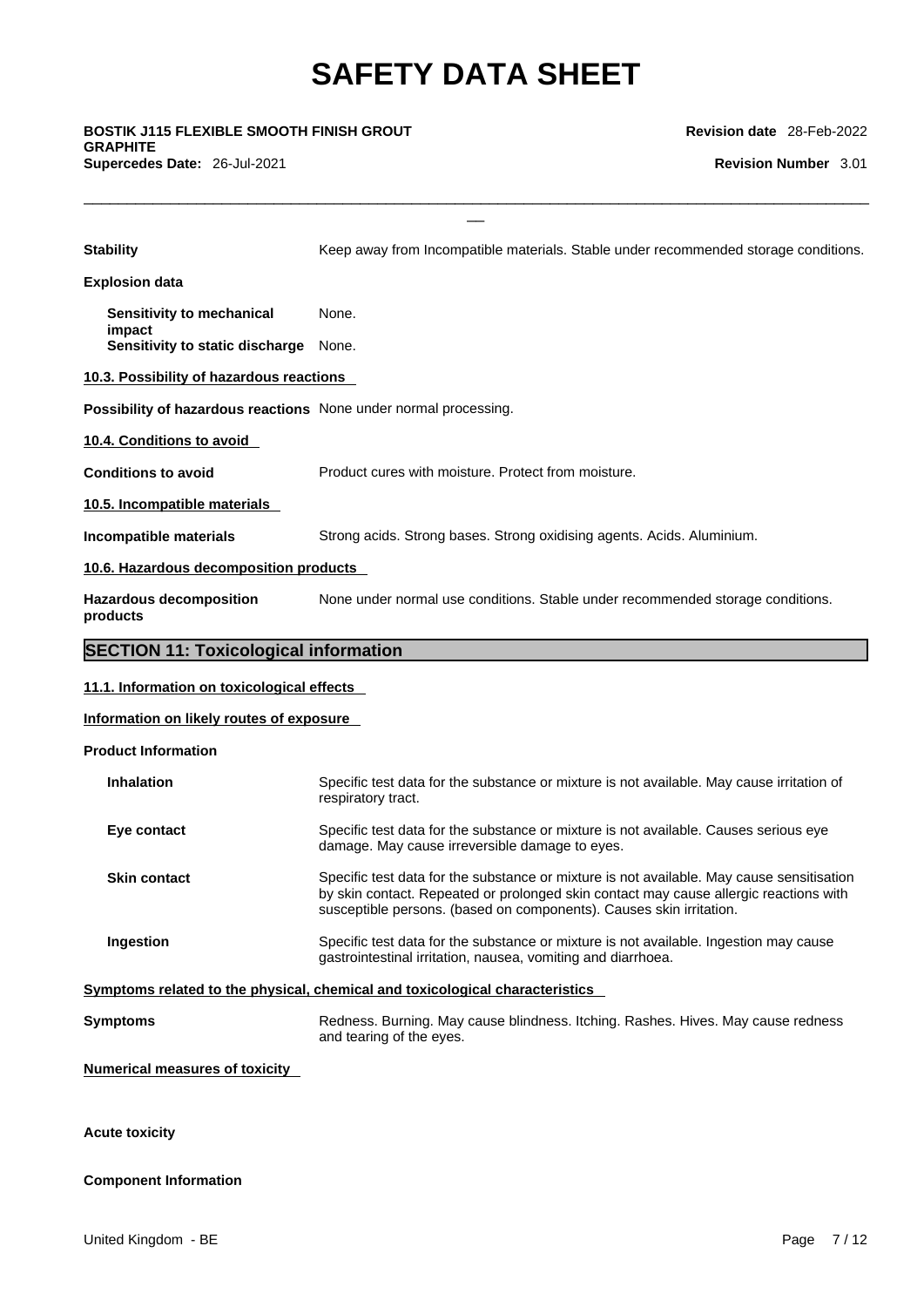### \_\_ **BOSTIK J115 FLEXIBLE SMOOTH FINISH GROUT GRAPHITE Supercedes Date:** 26-Jul-2021 **Revision Number** 3.01

#### **Revision date** 28-Feb-2022

| Chemical name                                             | Oral LD50                 | Dermal LD50                              | Inhalation LC50 |
|-----------------------------------------------------------|---------------------------|------------------------------------------|-----------------|
| Quartz<br>14808-60-7                                      | >2000 mg/kg (Rattus)      |                                          |                 |
| <b>Portland Cement</b><br>65997-15-1                      | LD50 >2000 mg/Kg (Rattus) | LD50 >2000 mg/Kg                         |                 |
| 2-octyl-2H-isothiazol-3-one<br><b>[OIT]</b><br>26530-20-1 | $=125$ mg/kg (Rattus)     | $= 690$ mg/kg (Oryctolagus<br>cuniculus) |                 |

#### **Delayed and immediate effects as well as chronic effects from short and long-term exposure**

**Skin corrosion/irritation** Classification based on data available for ingredients. Irritating to skin.

 $\Box$ 

2-octyl-2H-isothiazol-3-one [OIT] (26530-20-1)

| Method                     | ISpecies      | Exposure route | Effective dose | <b>Exposure time</b> | <b>IResults</b>   |
|----------------------------|---------------|----------------|----------------|----------------------|-------------------|
| <b>IOECD Test No. 404:</b> | <b>Rabbit</b> | IDermal        |                |                      | <b>ICorrosive</b> |
| Acute Dermal               |               |                |                |                      |                   |
| Irritation/Corrosion       |               |                |                |                      |                   |

**Serious eye damage/eye irritation** Classification based on data available for ingredients. Causes burns. Risk of serious damage to eyes.

**Respiratory or skin sensitisation** May cause sensitisation by skin contact.

2-octyl-2H-isothiazol-3-one [OIT] (26530-20-1)

| Method                                                              | Species                                                           | Exposure route                                                    | <b>Results</b> |  |
|---------------------------------------------------------------------|-------------------------------------------------------------------|-------------------------------------------------------------------|----------------|--|
| OECD Test No. 429: Skin<br>Sensitisation: Local Lymph Node<br>Assay | Mouse                                                             |                                                                   | sensitising    |  |
| <b>Germ cell mutagenicity</b>                                       |                                                                   | Based on available data, the classification criteria are not met. |                |  |
| Carcinogenicity                                                     |                                                                   | Based on available data, the classification criteria are not met. |                |  |
| <b>Reproductive toxicity</b>                                        |                                                                   | Based on available data, the classification criteria are not met. |                |  |
| <b>STOT - single exposure</b>                                       | May cause respiratory irritation.                                 |                                                                   |                |  |
| <b>STOT - repeated exposure</b>                                     | Based on available data, the classification criteria are not met. |                                                                   |                |  |
| <b>Aspiration hazard</b>                                            |                                                                   | Based on available data, the classification criteria are not met. |                |  |
| 11.2. Information on other hazards                                  |                                                                   |                                                                   |                |  |
| 11.2.1. Endocrine disrupting properties                             |                                                                   |                                                                   |                |  |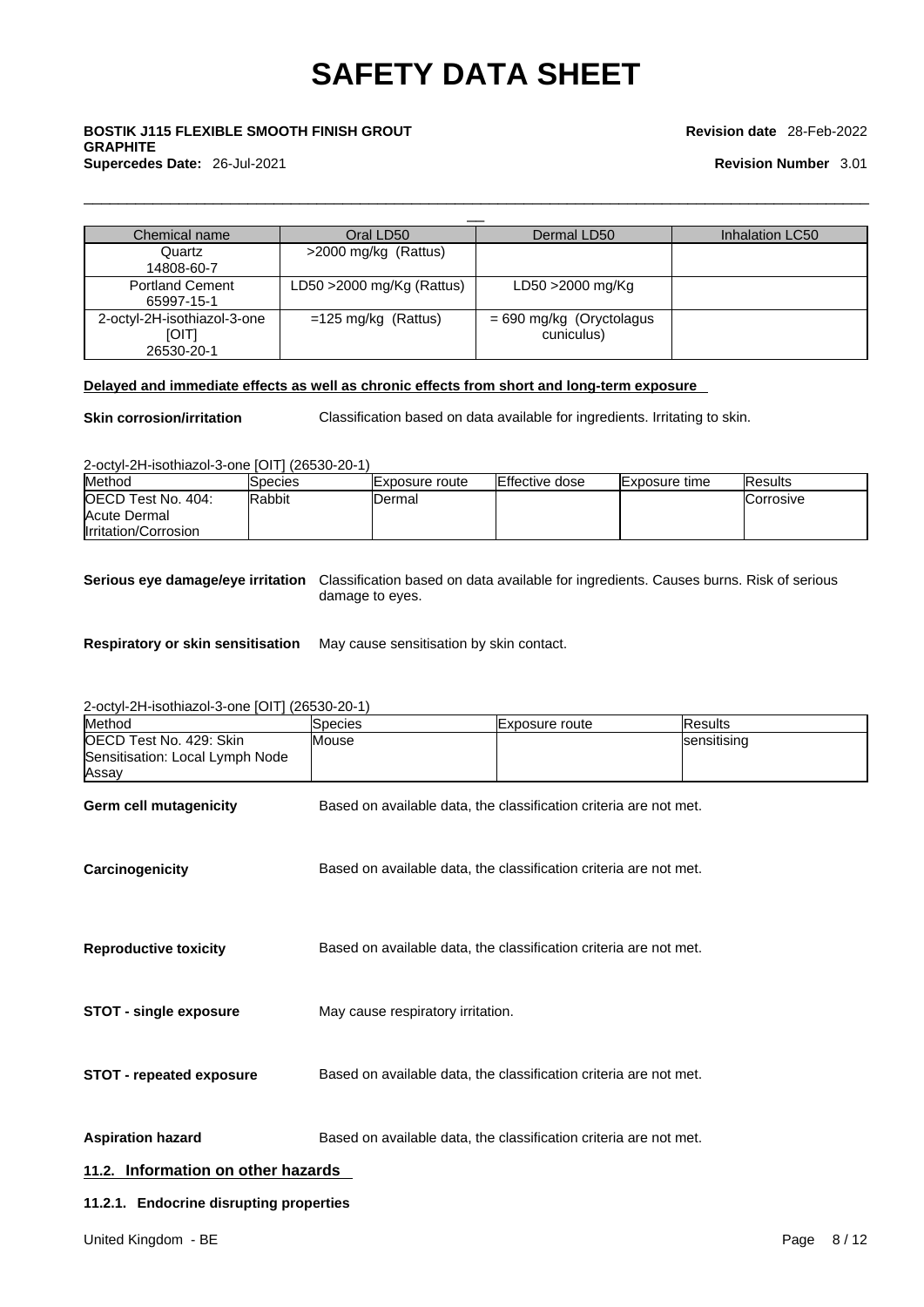$\Box$ 

# \_\_ **BOSTIK J115 FLEXIBLE SMOOTH FINISH GROUT GRAPHITE**

**Supercedes Date:** 26-Jul-2021 **Revision Number** 3.01

#### **Revision date** 28-Feb-2022

**Endocrine disrupting properties** No information available.

**11.2.2. Other information** 

**Other adverse effects** No information available.

#### **SECTION 12: Ecological information**

#### **12.1. Toxicity**

#### **Ecotoxicity**

| Chemical name            | Algae/aguatic        | Fish           | Toxicity to    | Crustacea    | M-Factor | M-Factor    |
|--------------------------|----------------------|----------------|----------------|--------------|----------|-------------|
|                          | plants               |                | microorganisms |              |          | (long-term) |
| 2-octyl-2H-isothiazol-3- | $EC50(72h) =$        | $LC50 (96h) =$ |                | EC50 (48h)   | 10       |             |
| one [OIT]                | $0.084 \text{ ma/L}$ | 0.036 mg/L     |                | $=0.42$ mg/L |          |             |
| 26530-20-1               | (Scenedesmus         | (Oncorhynchus  |                | (OECD 202)   |          |             |
|                          | subspicatus)         | mykiss) (OECD  |                |              |          |             |
|                          | (OECD 201)           | 203)           |                |              |          |             |

#### **12.2. Persistence and degradability**

**Persistence and degradability** No information available.

| <b>Component Information</b>                   |                      |                        |                       |  |
|------------------------------------------------|----------------------|------------------------|-----------------------|--|
| 2-octyl-2H-isothiazol-3-one [OIT] (26530-20-1) |                      |                        |                       |  |
| <b>Method</b>                                  | <b>Exposure time</b> | <b>Value</b>           | <b>IResults</b>       |  |
| OECD Test No. 309: Aerobic                     |                      | $H$ alf-life 0.6-1.4 d | Readily biodegradable |  |
| Mineralization in Surface Water -              |                      |                        |                       |  |
| Simulation Biodegradation Test                 |                      |                        |                       |  |

#### **12.3. Bioaccumulative potential**

**Bioaccumulation** There is no data for this product.

#### **Component Information**

| Chemical name                                   | Partition coefficient | Bioconcentration factor (BCF) |
|-------------------------------------------------|-----------------------|-------------------------------|
| Quartz<br>14808-60-7                            |                       |                               |
| 2-octyl-2H-isothiazol-3-one [OIT]<br>26530-20-1 | 2.92                  |                               |

#### **12.4. Mobility in soil**

**Mobility in soil** No information available.

#### **12.5. Results of PBT and vPvB assessment**

**PBT and vPvB assessment** The product does not contain any substance(s) classified as PBT or vPvB.

| Chemical name                     | PBT and vPvB assessment         |
|-----------------------------------|---------------------------------|
| 2-octyl-2H-isothiazol-3-one [OIT] | The substance is not PBT / vPvB |
| 26530-20-1                        |                                 |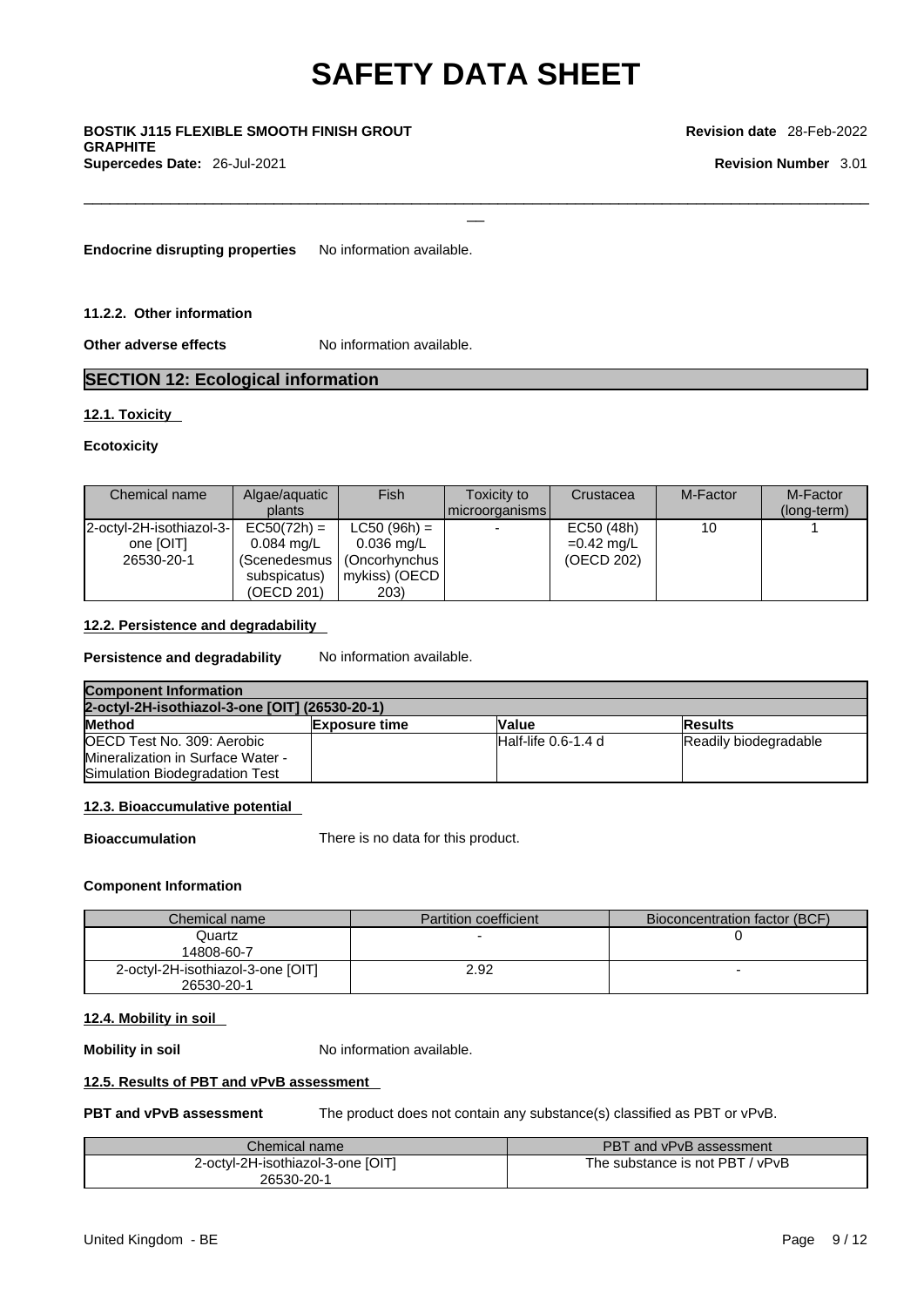$\Box$ 

\_\_ **BOSTIK J115 FLEXIBLE SMOOTH FINISH GROUT GRAPHITE Supercedes Date:** 26-Jul-2021 **Revision Number** 3.01

| 12.6. Other adverse effects |
|-----------------------------|
|-----------------------------|

**Other adverse effects** No information available.

#### **SECTION 13: Disposal considerations**

#### **13.1. Waste treatment methods**

| Waste from residues/unused<br>products | Dispose of contents/container in accordance with local, regional, national, and<br>international regulations as applicable.                                                                                                                                                                                                                                                                         |
|----------------------------------------|-----------------------------------------------------------------------------------------------------------------------------------------------------------------------------------------------------------------------------------------------------------------------------------------------------------------------------------------------------------------------------------------------------|
| Contaminated packaging                 | Handle contaminated packages in the same way as the product itself.                                                                                                                                                                                                                                                                                                                                 |
| <b>European Waste Catalogue</b>        | 17,09,04 mixed construction and demolition wastes other than those mentioned in 17,09<br>01, 17 09 02 and 17 09 03<br>10 13 06 particulates and dust (except 10 13 12 and 10 13 13)<br>Cured product can be treated as construction waste. In the management of larger<br>quantities consult with local authorities and local waste disposal company<br>10 13 14 waste concrete and concrete sludge |
| <b>Other information</b>               | Waste codes should be assigned by the user based on the application for which the<br>product was used.                                                                                                                                                                                                                                                                                              |

#### **SECTION 14: Transport information**

|             | Land transport (ADR/RID)<br>14.1 UN number or ID number<br>14.2 Proper Shipping Name<br>14.3 Transport hazard class(es)<br>14.4 Packing group<br>14.5 Environmental hazards<br><b>14.6 Special Provisions</b> | Not regulated<br>Not regulated<br>Not regulated<br>Not regulated<br>Not applicable<br>None |                |
|-------------|---------------------------------------------------------------------------------------------------------------------------------------------------------------------------------------------------------------|--------------------------------------------------------------------------------------------|----------------|
| <b>IMDG</b> |                                                                                                                                                                                                               |                                                                                            |                |
|             | 14.1 UN number or ID number                                                                                                                                                                                   | Not regulated                                                                              |                |
|             | 14.2 Proper Shipping Name                                                                                                                                                                                     | Not regulated                                                                              |                |
|             | 14.3 Transport hazard class(es)                                                                                                                                                                               | Not regulated                                                                              |                |
|             | 14.4 Packing group                                                                                                                                                                                            | Not regulated                                                                              |                |
|             | 14.5 Marine pollutant                                                                                                                                                                                         | NΡ                                                                                         |                |
|             | <b>14.6 Special Provisions</b>                                                                                                                                                                                | None                                                                                       |                |
|             |                                                                                                                                                                                                               | 14.7 Transport in bulk according to Annex II of MARPOL and the IBC Code                    | Not applicable |

#### **Air transport (ICAO-TI / IATA-DGR)**

| 14.1 UN number or ID number       | Not regulated  |
|-----------------------------------|----------------|
| 14.2 Proper Shipping Name         | Not regulated  |
| 14.3 Transport hazard class(es)   | Not regulated  |
| 14.4 Packing group                | Not regulated  |
| <b>14.5 Environmental hazards</b> | Not applicable |
| <b>14.6 Special Provisions</b>    | None           |

#### **Section 15: REGULATORY INFORMATION**

#### **15.1. Safety, health and environmental regulations/legislation specific for the substance or mixture**

#### **European Union**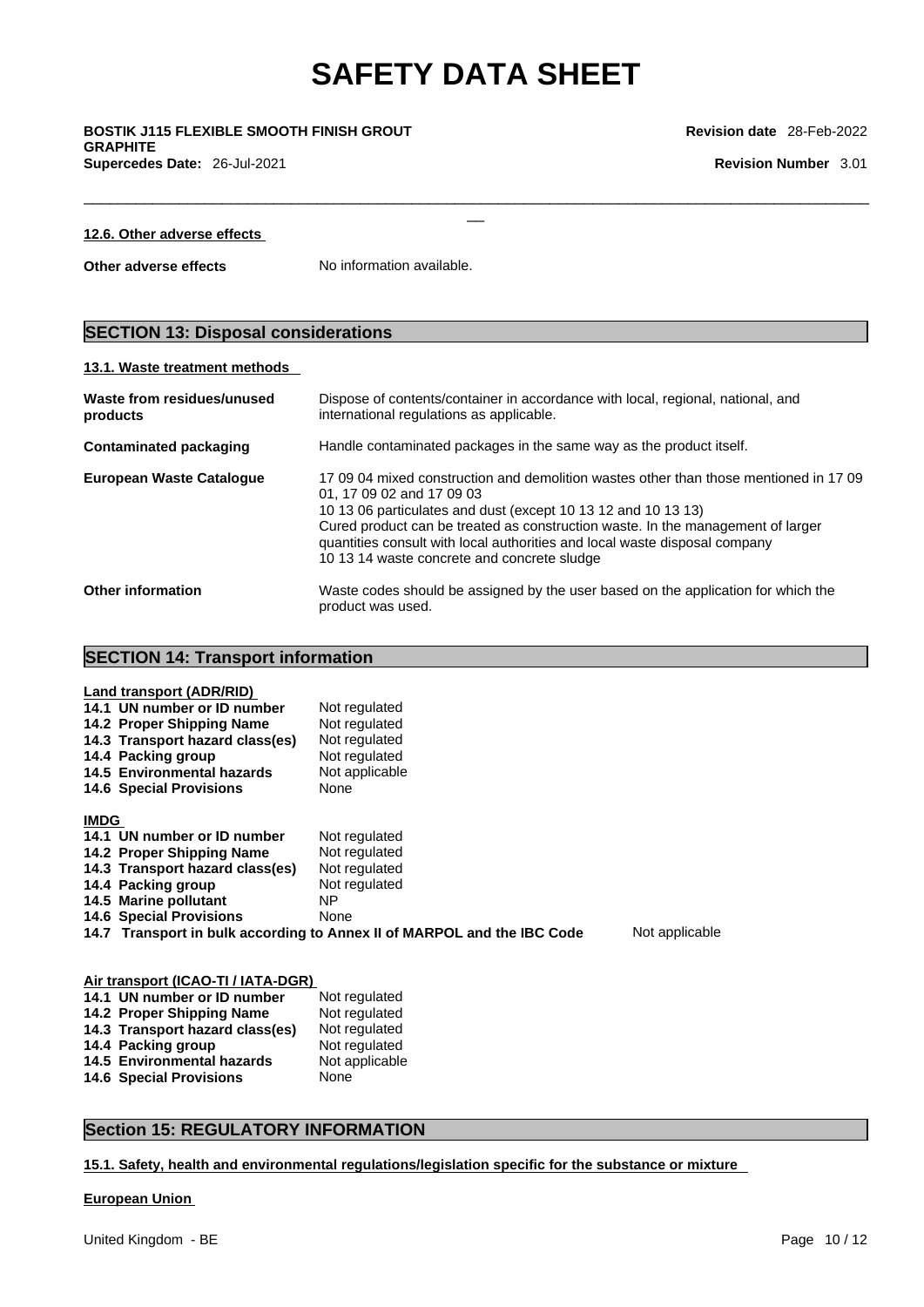### \_\_ **BOSTIK J115 FLEXIBLE SMOOTH FINISH GROUT GRAPHITE Supercedes Date:** 26-Jul-2021 **Revision Number** 3.01

**Revision date** 28-Feb-2022

Take note of Directive 98/24/EC on the protection of the health and safety of workers from the risks related to chemical agents at work

 $\Box$ 

Check whether measures in accordance with Directive 94/33/EC for the protection of young people at work must be taken.

Take note of Directive 92/85/EC on the protection of pregnant and breastfeeding women at work

#### **Registration, Evaluation, Authorization, and Restriction of Chemicals (REACh) Regulation (EC 1907/2006)**

#### **SVHC: Substances of Very High Concern for Authorisation:**

This product does not contain candidate substances of very high concern at a concentration >=0.1% (Regulation (EC) No. 1907/2006 (REACH), Article 59)

#### **EU-REACH (1907/2006) - Annex XVII - Substances subject to Restriction**

This product contains one or more substance(s) subject to restriction (Regulation (EC) No. 1907/2006 (REACH), Annex XVII).

| Chemical name        | <b>CAS No.</b> | Restricted substance per REACH<br>Annex XVII |
|----------------------|----------------|----------------------------------------------|
| Portland<br>l Cement | 65997-15-1     | 4                                            |

**47** where product supplied with reducing agent the packaging must be marked with the storage conditions and storage period appropriate to maintaining the activity of the reducing agent to keep the content of soluble chromium VI below 2mg/Kg.

#### **Substance subject to authorisation per REACH Annex XIV**

This product does not contain substances subject to authorisation (Regulation (EC) No. 1907/2006 (REACH), Annex XIV)

#### **Ozone-depleting substances (ODS) regulation (EC) 1005/2009** Not applicable

#### **Persistent Organic Pollutants**

Not applicable

#### **National regulations**

#### **15.2. Chemical safety assessment**

Chemical Safety Assessments have been carried out by the Reach registrants for substances registered at >10 tpa. No Chemical Safety Assessment has been carried out for this mixture

#### **SECTION 16: Other information**

#### **Key or legend to abbreviations and acronyms used in the safety data sheet**

#### **Full text of H-Statements referred to under section 3**

H301 - Toxic if swallowed

- H311 Toxic in contact with skin
- H314 Causes severe skin burns and eye damage
- H315 Causes skin irritation
- H317 May cause an allergic skin reaction
- H318 Causes serious eye damage
- H331 Toxic if inhaled